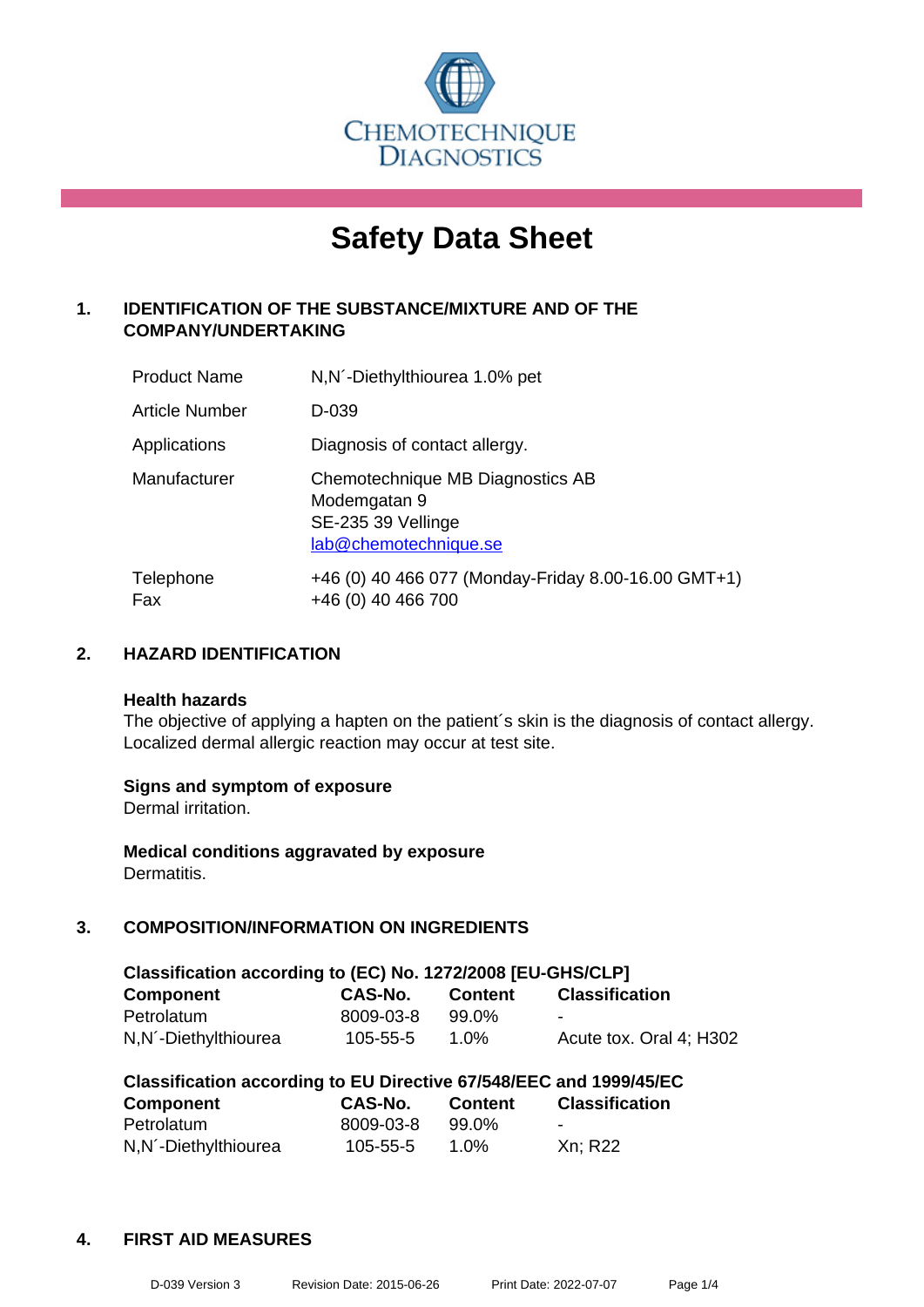#### **Emergency and first aid procedures**

Obtain medical attention.

# **5. FIRE-FIGHTING MEASURES\***

#### **Suitable extinguish media**

CO2, powder or water spray. Fight larger fires with water spray or alcohol resistant foam.

#### **For safety reasons unsuitable extinguishing agents** Water with full jet.

**Special protective equipment for fire-fighters**

Wear self-contained respiratory protective device. Wear fully protective suit.

\*Data is shown for petrolatum only

# **6. ACCIDENTAL RELEASES MEASURES**

**Steps to be taken if material is released or spilled** Contain and place in a closed container.

#### **7. HANDLING AND STORAGE**

**Precautions to be taken in handling and storage** Store dark at 5-8°C. Avoid extended exposure to light. FOR EXTERNAL USE ONLY.

#### **8. EXPOSURE CONTROLS/PERSONAL PROTECTION**

**Respiratory protection** Not required.

**Ventilation**

Local exhaust.

**Protective gloves** Disposal gloves.

#### **Eye protection**

Not required with normal use.

#### **Work/Hygienic practices**

Wash hands after each use.

#### **9. PHYSICAL AND CHEMICAL PROPERTIES**

Appearance Ivory White Semi-solid Odour **Odourless** 

Melting point\* 50-55° C Boiling point\* No data available Flash point\* >100°C Self ignition\* Product does not self ignite.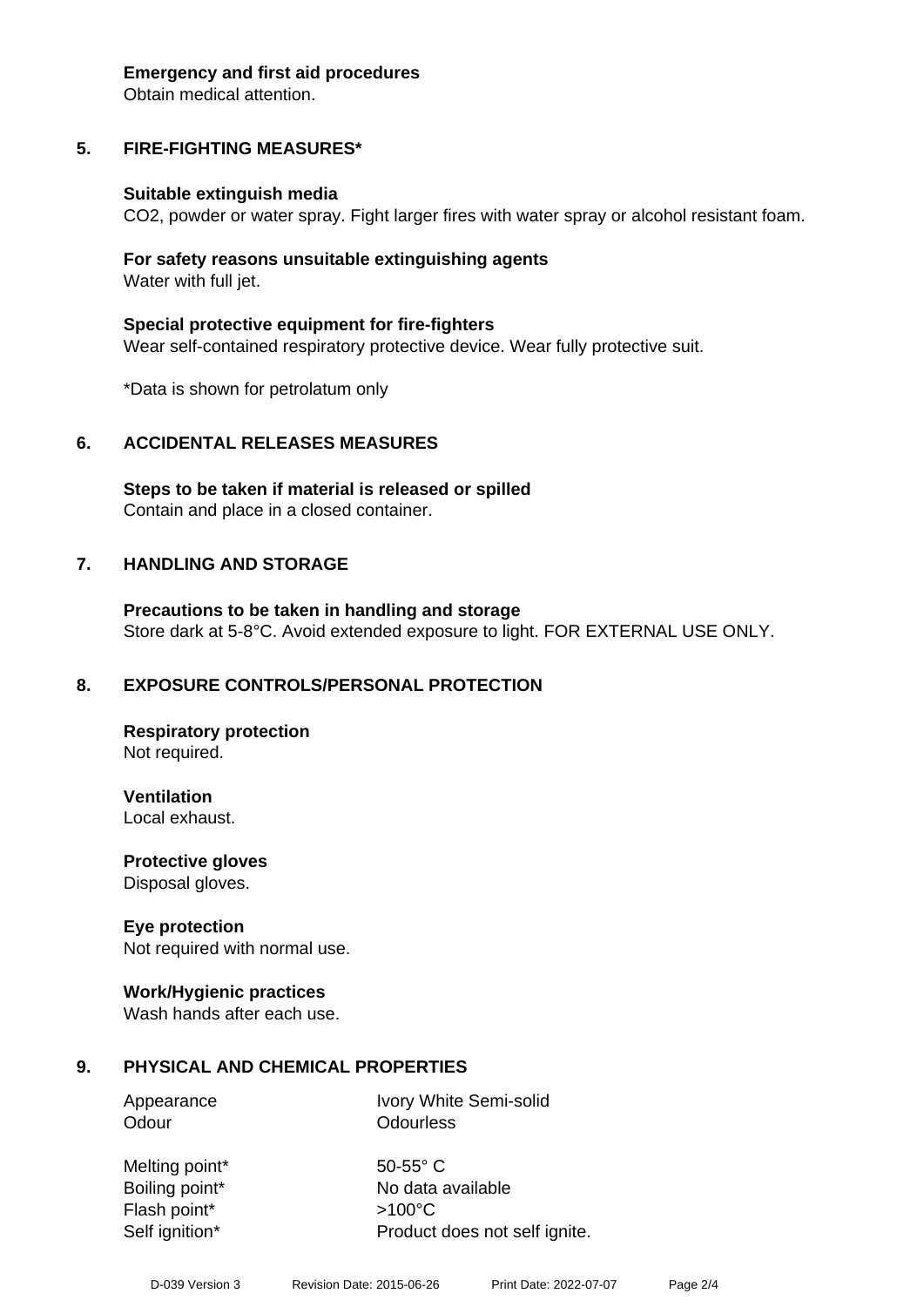Density\* No data available. Solubility in/Miscibility with Water\*

Danger of explosion\* Product does not present an explosion hazard. Insoluble

\*Data is shown for petrolatum only

#### **10. STABILITY AND REACTIVITY**

#### **Incompability**

May react with strong oxidizing agents.

#### **Stability**

Stable at recommended storage conditions.

#### **Hazardous byproducts**

Combustion may generate CO, CO2 and other oxides.

# **Hazardous polymerization**

Will not occur.

# **11. TOXICOLOGICAL INFORMATION**

No data available.

# **12. ECOLOGICAL INFORMATION**

No data available.

#### **13. DISPOSAL CONSIDERATIONS**

**Waste disposal method** Comply with federal, state/provincial and local regulation.

#### **14. TRANSPORT INFORMATION**

Not dangerous goods.

#### **15. REGULATORY INFORMATION**

The classification is according to the latest editions of the EU lists, and extended by company and literature data.

# **16. OTHER INFORMATION**

#### **Text of H-statements and R-phrases mentioned in Section 3**

| Acute tox. Oral 4 | Acute toxicity, Oral (Category 4) |
|-------------------|-----------------------------------|
| H302              | Harmful if swallowed              |
| Xn                | Harmful                           |
| R <sub>22</sub>   | Harmful if swallowed              |
|                   |                                   |